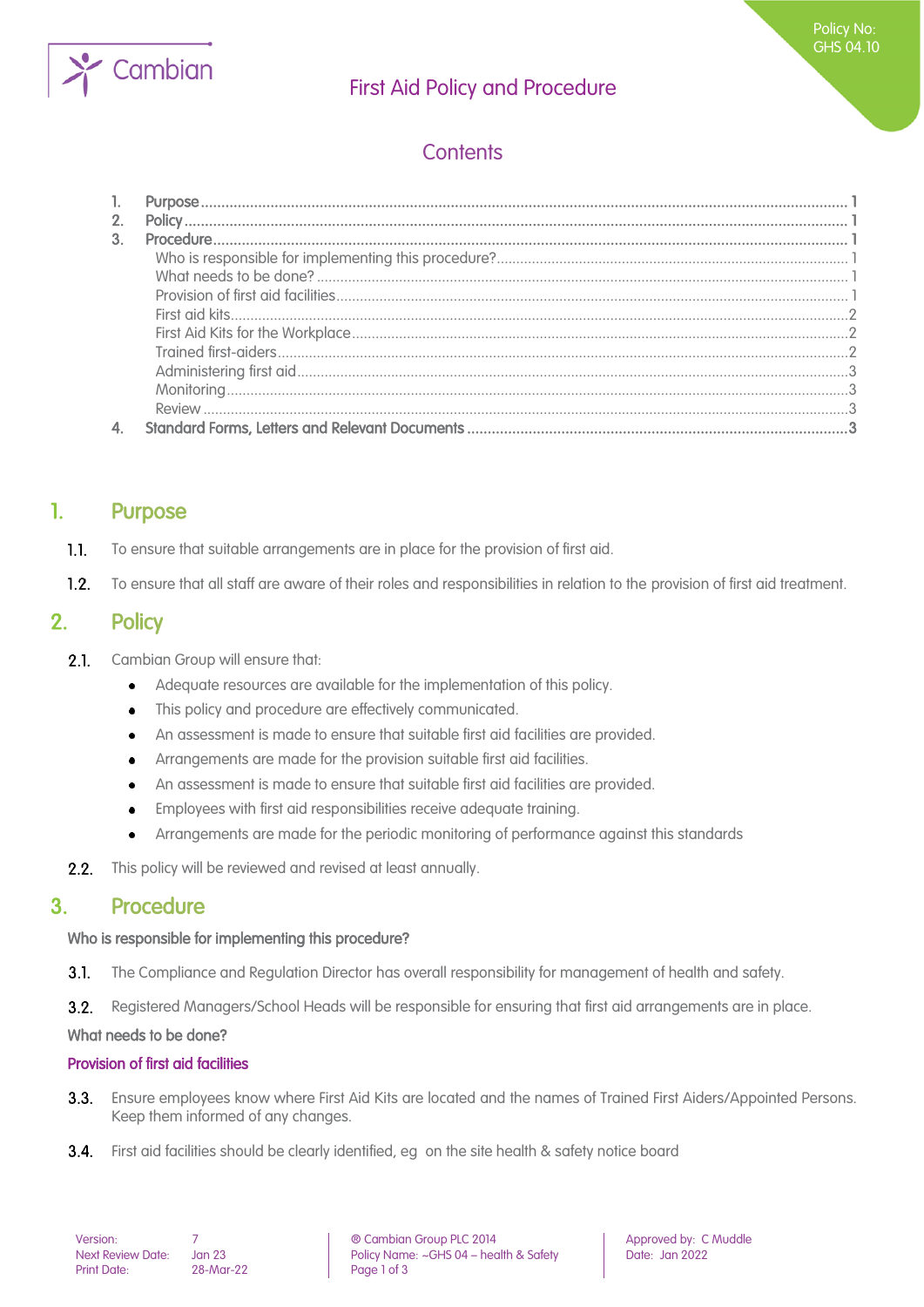

Policy No: GHS 04.10

#### <span id="page-1-0"></span>First aid kits

- $3.5.$ Regularly check the contents of first aid kits and ensure they remain fully stocked. They should contain a First Aid Guidance card (HSE publication) which will specify the contents that should be provided.
- <span id="page-1-1"></span>**3.6.** Contents of British Standard Compliant (BS 8599-1:2019)

#### First Aid Kits for the Workplace

| <b>Contents</b>            | Small<br>Upto 25<br><b>Employees</b>  | Medium<br>25 to 50<br><b>Employees</b> | Large<br>50 to 100<br><b>Employees</b> | <b>Travel</b><br>Individual<br>Employee |
|----------------------------|---------------------------------------|----------------------------------------|----------------------------------------|-----------------------------------------|
| F/A guidance leaflet       | 1                                     | 1                                      | ı                                      | ı                                       |
| <b>Contents Label</b>      | 1                                     | T                                      | ı                                      | 1                                       |
| Medium sterile dressing    | $\overline{2}$                        | $\overline{4}$                         | 6                                      | $\mathbf 0$                             |
| Large sterile dressing     | $\mathbf{2}$                          | 3                                      | $\overline{4}$                         |                                         |
| <b>Triangular dressing</b> | $\overline{2}$                        | 3                                      | $\overline{4}$                         | 1                                       |
| Eye dressing               | $\overline{2}$                        | 3                                      | $\overline{4}$                         | $\mathbf{0}$                            |
| Adhesive dressings         | 40                                    | 60                                     | 100                                    | 10                                      |
| Sterile wet wipe           | 20                                    | 30                                     | 40                                     | $\overline{4}$                          |
| Microporous tape           | $\begin{array}{c} \hline \end{array}$ | $\overline{2}$                         | 3                                      | $\overline{0}$                          |
| Nitrile gloves - pair      | 6                                     | 9                                      | 12                                     | $\overline{2}$                          |
| <b>Finger Dressings</b>    | $\overline{2}$                        | 3                                      | $\overline{4}$                         | $\mathbf 0$                             |
| <b>Face shield</b>         | 1                                     | 1                                      | $\overline{2}$                         | ı                                       |
| <b>Foil blanket</b>        | $\overline{\phantom{a}}$              | $\overline{2}$                         | 3                                      | T                                       |
| Burn dressing 10 x 10cm    | 1                                     | $\overline{2}$                         | $\overline{2}$                         | $\mathbf 0$                             |
| <b>Clothing shears</b>     | 1                                     | $\mathbb{I}$                           | 1                                      | T                                       |
| Conforming bandage         | 1                                     | $\overline{2}$                         | $\overline{2}$                         | $\overline{0}$                          |

<span id="page-1-2"></span>N.B. Where a first aid assessment of need identifies the need for eye wash stations, separate eyewash kits should be placed in those areas

#### Trained first-aiders

- 3.7. Ensure that employees are aware that they can only give first aid if they hold a current first aid certificate. This treatment can be provided to employees, individuals, visitors and any other people who are within Cambian's control.
- 3.8. Provide sufficient First Aiders on the site, to take account of shifts and absences. Cambian's policy is that there should be a minimum of one trained first aider per site.